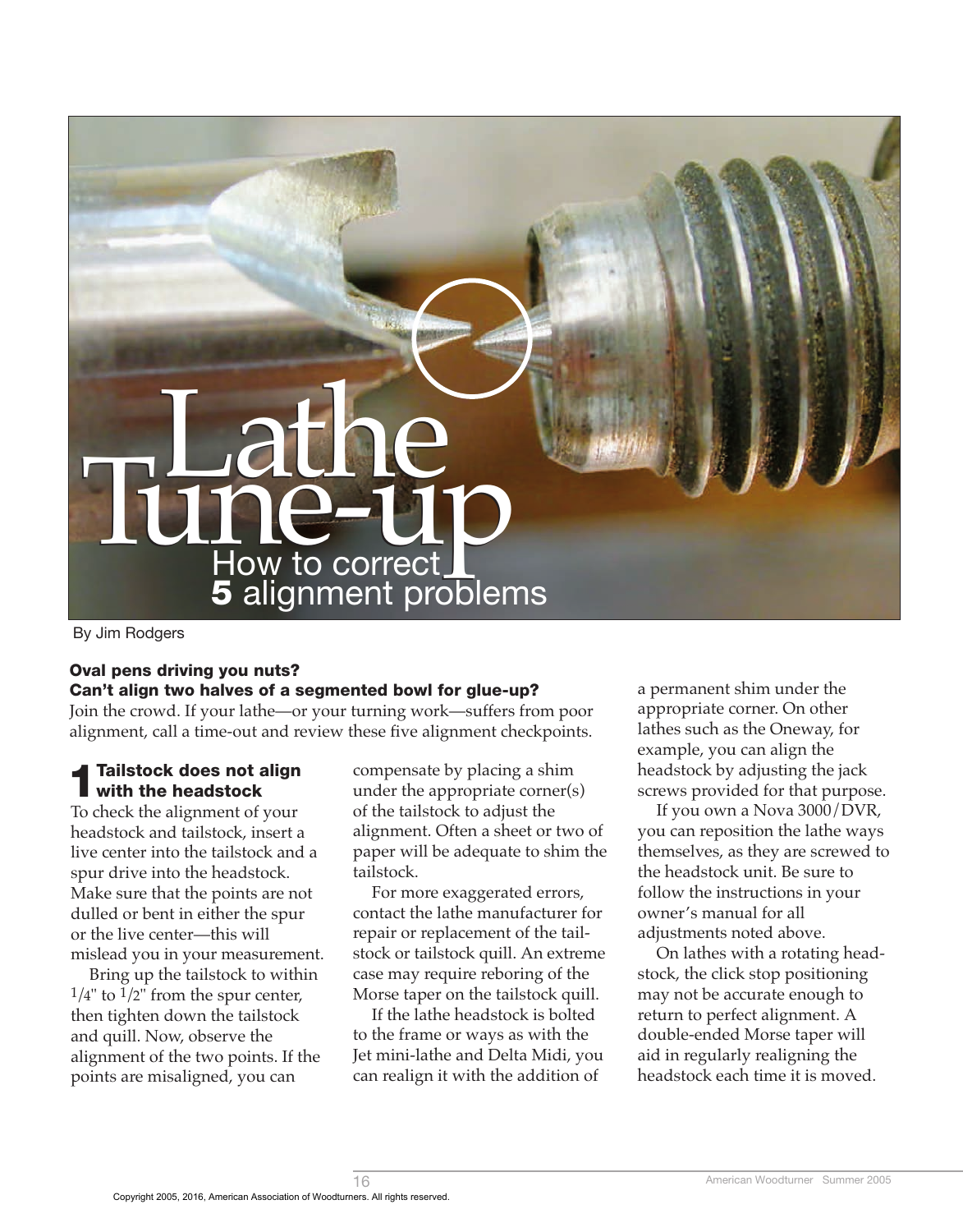# **does not run true**

Inexpensive live centers, centers with worn out bearings, or poorly designed live centers like the examples at *right* cause problems. If the live center was inexpensive, just discard it and upgrade.

One of the causes of a live center becoming out of true is excessive wear of the bearings due to operating the lathe with a headstock/tailstock misalignment. Angular pressure on the live center will rapidly increase the radial runout to an unacceptable point. (Oneway advertises that the radial runout of its live center system is less than .001 inches.)

If you have a reliable live center that's repairable, consider replacing the bearings. For a minimal fee, you can return many live centers for bearing replacement.

# **3 Too much pressure applied to the mandrel in penturning**

If your pen barrels are oval and you've checked the first two solutions, applying too much pressure to the tailstock when tightening on the mandrel may be the culprit. The amount of pressure applied should be just enough to stabilize the mandrel shaft and minimize vibration from the turning activity. Too much pressure bends the shaft (*middle right)* .

A crooked live center point will also cause the mandrel to operate eccentrically and will enlarge and distort the alignment dimple in the tailstock end of the mandrel shaft (*bottom right*). The better designed mandrels allow the user to replace the shaft when it becomes bent or the dimple has excessive wear.







# **Tips to improve your accuracy**

- Always clean the female Morse tapers before inserting any accessory.
- Remove all defects or burrs from the surface of male Morse tapers.
- Store and protect spur drives and live centers from scratches and dings. Find a place near your lathe where these valuable attachments won't get beat about by lathe tools, hammers, and accessories.